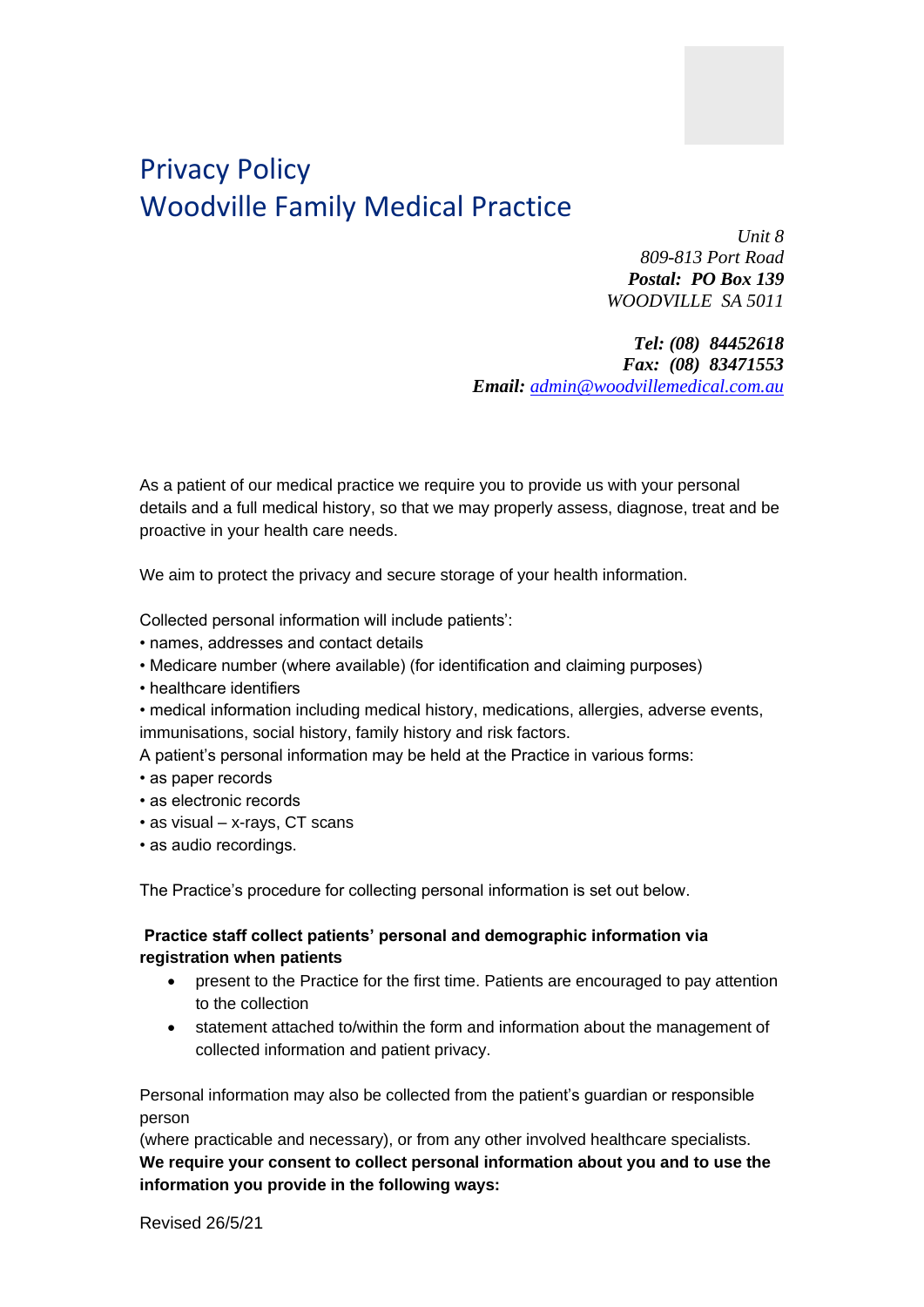- Administrative purposes in running our medical practice.
- Billing purposes, including compliance with Medicare and Health Insurance Commission requirements.
- Disclosure to others involved in your healthcare including treating doctors and specialists outside this medical practice. This may occur though referral to other doctors, allied health professionals or for medical tests and in the reports or results returned to us following referrals.
- Disclosure to other doctors in the practice, locums etc. attached to the practice for the purpose of patient care .
- For research and quality assurance activities to improve individual and community health care and practice management. Usually information that does not identify you is used but should information that will identify you be required you will be informed and given the opportunity to "opt out" of any involvement.
- To comply with any legislative or regulatory requirements e.g. notifiable diseases.
- For reminder letters which may be sent to you regarding your health care and management.

## **The Practice will not disclose personal information to any third party other than in the course of providing relevant information pertaining to:**

- medical services, without full disclosure to the patient or the recipient, the reason for the information
- full consent from the patient. The Practice will not disclose personal information to anyone
- outside Australia without need and without patient consent.

# **Exceptions to disclose without patient consent are where the information is:**

• required by law

- necessary to lessen or prevent a serious threat to a patient's life, health or safety or public health or safety, or it is impractical to obtain the patient's consent
- to assist in locating a missing person
- to establish, exercise or defend an equitable claim
- for the purpose of a confidential dispute resolution process.

### **The Practice acknowledges patients may request access to their medical records:**

- Patients are encouraged to make this request in writing, and the Practice will respond within a reasonable time.
- This request can be sent via fax or in person as long as it is a signed.
- The Practice will take reasonable steps to correct personal information where it is satisfied they are not accurate or up to date.
- From time to time, the Practice will ask patients to verify the personal information held by the Practice is correct and up to date.
- Patients may also request the Practice corrects or updates their information, and patients should make such requests in writing.
- The Practice takes complaints and concerns about the privacy of patients' personal information seriously. (Please speak to Practice Manager regarding